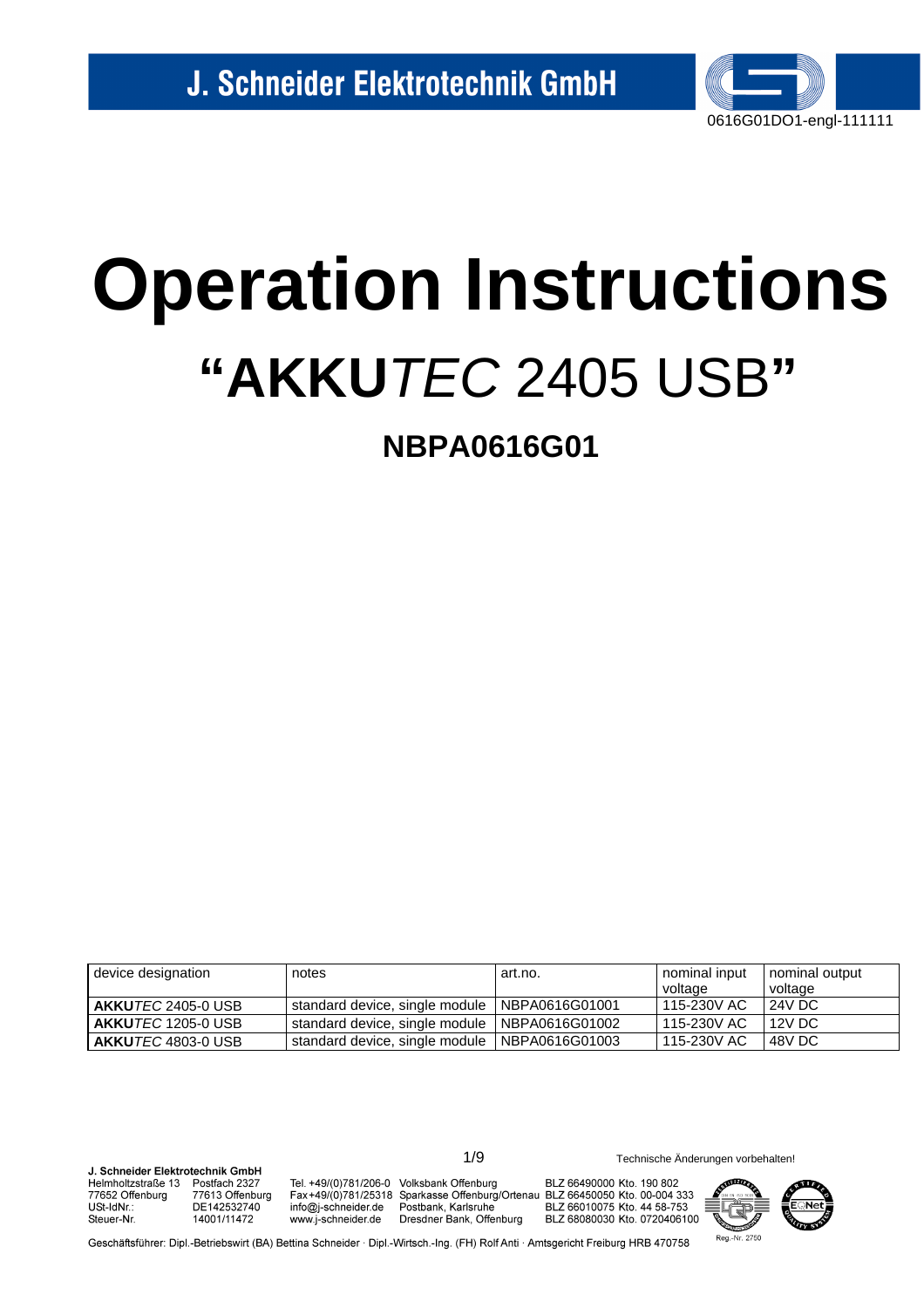

# **Safety regulations**

- ♦ The operational instructions must be read and followed before the use respectively the installation of the device! In case of non-observance guarantee and warranty claims are no longer valid!
- ♦ The installation, putting into operation and maintenance may only be done by qualified personnel.
- ♦ The valid VDE-regulations, especially DIN VDE 0100 and EN 60204 are to be respected!!
- Incoming and outgoing feeders must be dimensioned and fused sufficiently (values see chapter 3.1)!
- ♦ The unit is a mount-in device. The operation is only permissible in dry rooms.
- ♦ The allowed environmental temperature range is to respected!
- ♦ **Only the battery types specified for the unit are permitted to be used!**
- ♦ **Battery replacement is only to be made with the unit un powered!**
- ♦ **On the connection of external backup batteries, battery protection must be provided by the user! In this case the protection components (overload and short circuit protection!) must be installed as close as possible to the set of batteries for safety reasons!**
- ♦ **On the usage of batteries, sufficient air flow in accordance with VDE 0510, part 2 must be ensured.**
- ♦ **Never connect together new and used batteries, or batteries of different types, or from different manufacturers!**
- ♦ The unit may only be opened by qualified personnel. In case of failure we recommend to send the unit back to the manufacturer.

#### **The disregard of the safety regulations may cause perilous injuries.**

#### **1. Concise description**

The battery backed DC power supply in the **AKKU**TEC range uses the standby-parallel principle of operation and, in conjunction with a lead accumulator, ensures that the DC power supply is reliably maintained in the case of a mains power failure. The backup time depends on the state of charge of the accumulator and the discharge current. The power supply has the following features:

- battery charger system with I/U charging characteristics
- micro controller-based battery management
- Temperature compensation for charging voltage by means of external sensor module (optional module).
- USB interface with appropriate driver unit and TEC**Control** Software of J. Schneider, message contacts may be controlled and a shut down/re-start can be effected.

### **2. Norms and regulations**

| power- HF- transmitter to ensure a safe<br>separation primary / secondary | EN 61558 2-17 (VDE 0570 2-17)                             |                                     |
|---------------------------------------------------------------------------|-----------------------------------------------------------|-------------------------------------|
| opto coupler to ensure a safe separation<br>primary / secondary           | <b>VDE 0884</b>                                           |                                     |
| emitted interference                                                      | EN 61000-3-2 and EN 61000-3-3 class A<br>EN 55011 class B |                                     |
| interference resistance: EN 61000-6-2                                     |                                                           |                                     |
|                                                                           | EN61000-4-2 (static discharge ESD)                        | (4kV)                               |
|                                                                           | EN61000-4-3 (electromagnetic fields)                      | (10V/m)                             |
|                                                                           | EN61000-4-4 (fast transients / Burst)                     | input (2kV)<br>output (1kV)         |
|                                                                           | EN61000-4-5 (Surge)                                       | mains $(2 / 4kV)$<br>output (0,5kV) |
|                                                                           | EN61000-4-6 (conducted interference resistance)           | $10V$ , $150kHz - 80MHz$            |
|                                                                           | EN61000-4-11 (voltage drops)                              | back-up with<br>accumulator         |
| total unit                                                                | EN 50178 / EN 60950                                       |                                     |

| J. Schneider Elektrotechnik GmbH |                 |                                           |                      |  |  |  |
|----------------------------------|-----------------|-------------------------------------------|----------------------|--|--|--|
| Helmholtzstraße 13               | Postfach 2327   | Tel. +49/(0)781/206-0 Volksbank Offenburg |                      |  |  |  |
| 77652 Offenburg                  | 77613 Offenburg | Fax+49/(0)781/25318 Sparkasse Offenburg   |                      |  |  |  |
| USt-IdNr.:                       | DE142532740     | info@i-schneider.de                       | Postbank, Karlsruhe  |  |  |  |
| Steuer-Nr.                       | 14001/11472     | www.j-schneider.de                        | Dresdner Bank, Offer |  |  |  |
|                                  |                 |                                           |                      |  |  |  |

hura BLZ 68080030 Kto. 0720406100

BLZ 66490000 Kto. 190 802 /Ortenau BLZ 66450050 Kto. 00-004 333 BLZ 66010075 Kto. 44 58-753

2/9 Technische Änderungen vorbehalten!

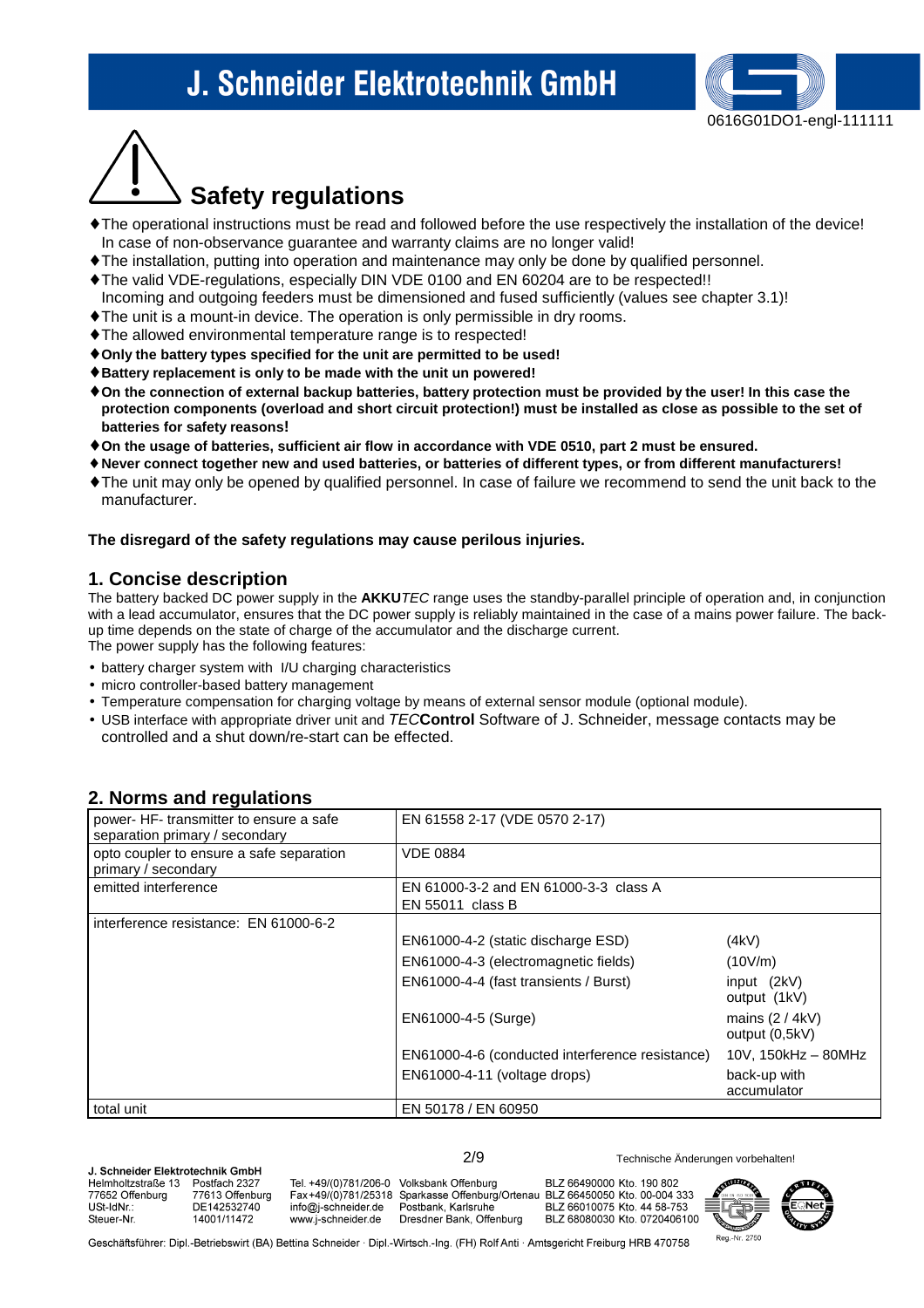

## 3.1 Technical Data

| uun ni uu<br>້∟∠ດ           |                                  |
|-----------------------------|----------------------------------|
| nominal input voltage       | 115-230V AC                      |
|                             |                                  |
| input voltage range         | 98-264V                          |
|                             | $115V - 15% -$                   |
|                             | $230V + 15%$                     |
| input frequency             | 47-63Hz                          |
| nominal input current       | 1,4A - 115V AC                   |
|                             | 0,7A - 230V AC                   |
| max. inrush current         | 35A / 2ms                        |
|                             |                                  |
| output voltage              | 2405: 26,8V DC ±0,4%             |
| (without battery)           | 1208: 13,4V DC ±0,4%             |
|                             | 4803: 53,6V DC ±0,4%             |
| output voltage              | 2405:19,8V - 26,8V DC            |
| (with battery)              | 1208: 9,9V - 13,4V DC            |
|                             | 4803: 39,6V - 53,6V DC           |
| final charging voltage      | 2405: 26,8V DC ±0,4%             |
| without temp.-sensor        | 1208: 13,4V DC ±0,4%             |
|                             | 4803: 53,6V DC ±0,4%             |
| final charging voltage with | 2405: 27,0V DC bei 25 ℃          |
| temp.-sensor (optional)     | 1208: 13,5V DC bei 25 °C         |
|                             | 4803: 54,0V DC bei 25 ℃          |
| charging charasteristics    | I/U DIN 41773-1                  |
| deep discharge protection   | 2405: 19,8V DC ±0,4%             |
| and load rejection at       | 1208: 9,9V DC ±0,4%              |
|                             | 4803: 39,6V DC ±0,4%             |
| nominal output current      | 2405: 5A DC                      |
| <b>LANom</b>                | 1208: 7,5A DC                    |
|                             | 4803: 2,5A DC                    |
| current limitation          | $1,051,1 \times I_{\text{ANom}}$ |
|                             |                                  |
|                             |                                  |
| battery type                | lead accumulator,                |
|                             | maintenance-free                 |

| efficiency<br>Ua=26,8V DC, $Ia = I_{Anom}$<br>and Ue=230V AC | typ. 88%                                                                                                            |
|--------------------------------------------------------------|---------------------------------------------------------------------------------------------------------------------|
| max. power loss<br>'worst-case'                              | 31W                                                                                                                 |
| leackage current                                             | $<$ 3,5mA                                                                                                           |
| fusing input                                                 | 250V 2,5A T (internal)                                                                                              |
| fusing<br>DC- output circuit<br>(external)                   | 2405: (7.5A <sup>1)</sup> ) / 6,3A slo-blo<br>1208: (10A <sup>1)</sup> ) / 10A slo-blo<br>4803: (5A 1) / 5A slo-blo |
| fusing<br>battery circuit<br>(external)                      | 2405: (7.5A <sup>1)</sup> ) / 6,3A slo-blo<br>1208: $(10A^{11})/10A$ slo-blo<br>4803: $(5A^{11})/5A$ slo-blo        |
| type of connection input<br>'mains'                          | spring-type max. 2,5mm <sup>2</sup>                                                                                 |
| type of connection<br>output<br>'Ua', 'Batt'                 | spring-type max. 2,5mm <sup>2</sup>                                                                                 |
| type of connection<br>messages                               | spring-type max. 1,5mm <sup>2</sup>                                                                                 |
| type of protection                                           | IP 20 u. EN 60529                                                                                                   |
| weight                                                       | 1kg                                                                                                                 |
| storage temperature                                          | 050C                                                                                                                |
| environmental                                                | $0 - 45C$                                                                                                           |
| temperature,                                                 |                                                                                                                     |
| recommended for<br>battery                                   | $0 - 25C$                                                                                                           |
| dimensions                                                   | 160 x 75 x 150mm<br>$(H \times W \times D)$                                                                         |

 $\frac{1}{1}$  In case of FK2-fuses the values in brackets are valid

J. Schneider Elektrotechnik GmbH Helmholtzstraße 13 Postfach 2327 77652 Offenburg 77613 Offenburg DE142532740<br>14001/11472 USt-IdNr.: Steuer-Nr.

Tel. +49/(0)781/206-0 Volksbank Offenburg

Fax+49/(0)781/25318 Sparkasse Offenburg/Ortenau BLZ 66450050 Kto. 00-004 333<br>info@j-schneider.de Postbank, Karlsruhe BLZ 66450050 Kto. 00-004 333<br>www.j-schneider.de Dresdner Bank, Offenburg BLZ 68080030 Kto. 0720406100

 $3/9$ 

BLZ 66490000 Kto. 190 802 BLZ 68080030 Kto. 0720406100



Geschäftsführer: Dipl.-Betriebswirt (BA) Bettina Schneider · Dipl.-Wirtsch.-Ing. (FH) Rolf Anti · Amtsgericht Freiburg HRB 470758

Technische Änderungen vorbehalten!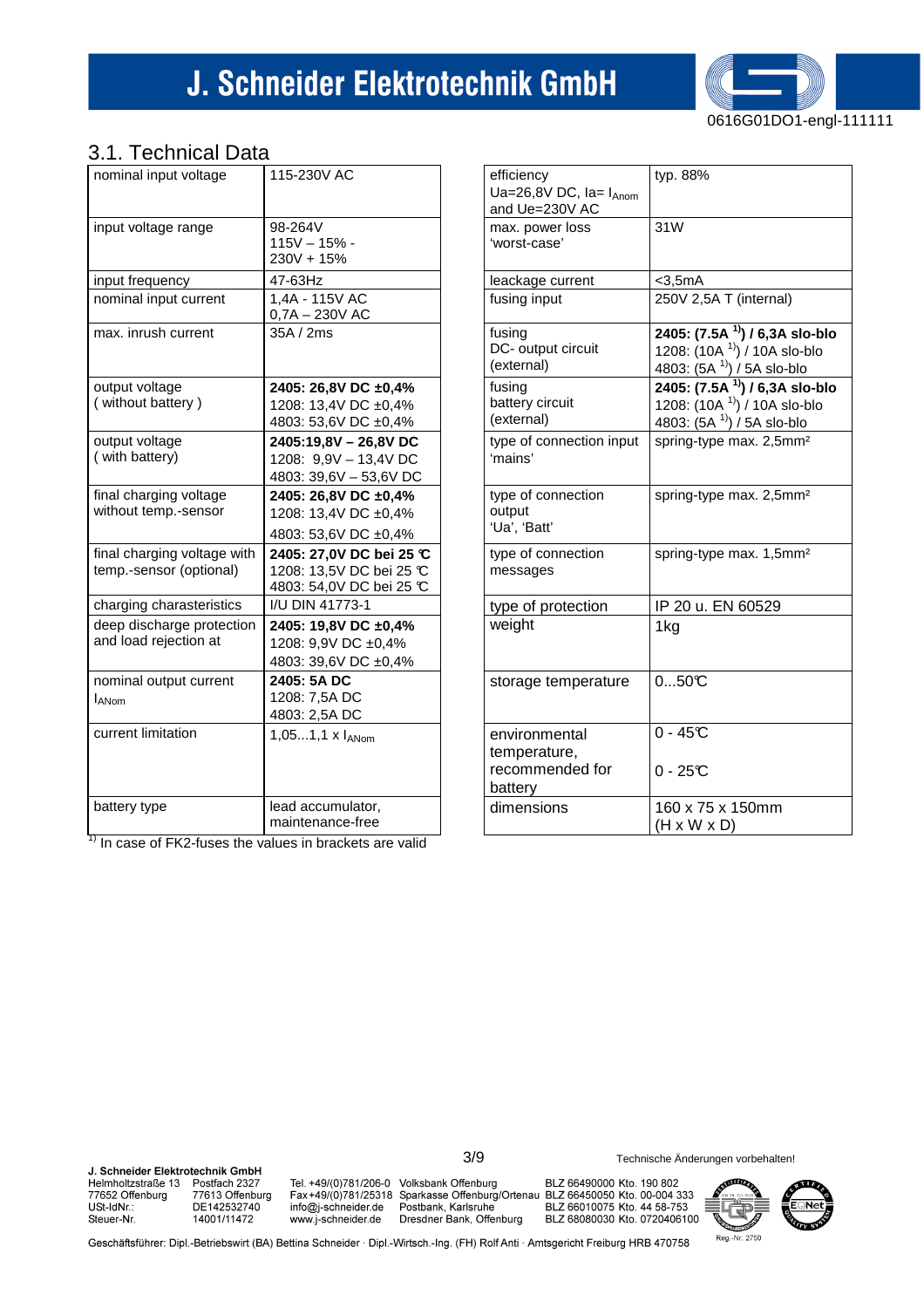### **3.2 Display and message outputs**

| Ua                         | LED green, voltage is present at the<br>output Ua                                                                                                                                                              |                                                                                  |                                                         |
|----------------------------|----------------------------------------------------------------------------------------------------------------------------------------------------------------------------------------------------------------|----------------------------------------------------------------------------------|---------------------------------------------------------|
| mains OK $1$ <sup>1)</sup> | LED green, illuminates at:<br>mains operation, what means<br>$UE > U$ <sub>Fmin</sub>                                                                                                                          | potential free relais contact,<br>change-over, max. contact load<br>30V DC/ 0.5A | message with virtual Com-Port to<br>USB:<br>DCD enabled |
| Batt OK <sup>2)</sup>      | LED green, expires at:<br>battery circuit interruption<br>battery voltage $< 21.6$ V<br>(battery operation)<br>battery temperature > 45 $\mathbb C$<br>LED green, blinks at:<br>battery low<br>battery damaged | potential free relay-contact,<br>nomally open, max. contact load<br>30V DC/ 0.5A | message with virtual Com-Port to<br>USB:<br>CTS enabled |

0616G01DO1-engl-111111

Reg.-Nr. 2750

 $1)$  The message contact is coupled with a LED display

When the LED illuminates, the corresponding relay is enabled

 $2)$  If the LED illuminates, the relay is active, the contact is closed. When the LED is blinking or expired, the relay contact is open

### 3.3 Message inputs

| Shut-Down<br>Shut-down of the UPS operation,<br>respectively switch off of the mains<br>operation | gate input referring to earth, switch   Shutdown via virtual Com-Port to<br>level: 24V DC (6-45 V DC) | USB: set RTS |
|---------------------------------------------------------------------------------------------------|-------------------------------------------------------------------------------------------------------|--------------|
|---------------------------------------------------------------------------------------------------|-------------------------------------------------------------------------------------------------------|--------------|

### 3.4 USB-Anschluß

This standard-USB-connection has potential separation from the mains and the DC-output. It can be connected to a PC with a normal USB cable. When a suitable driver is installed on the PC, the typical windows USB-plug-and-play software starts, after the connection. After the installation the AKKUTEC can be adressed with the means of a virtual COM\_Port (Com1 – Com255). The Com-Port can be chosen in the driver adjustments.

With the Schneider-Software TEC**Control** it is possible to:

- work up mains interruptions, for example start an external program (delayed).
- work up battery messages, for example shut-down the PC (delayed)

It is also possible to analyse the RS232-signals CTS (Batt OK) and DCD (mains OK) by oneself and then for example to send back a shut-down signal with RTS to the **AKKU**TEC.

### **4. Installation**

The DC power supply is to be installed such that the necessary cooling is provided. A minimum separation of ≥40mm to neighbouring equipment or assemblies in the area of the ventilation openings is to be maintained. The installation is always to be made in such a way that sufficient air circulation through the unit is ensured.

The temperature of the cooling air at the bottom of the unit may not exceed the value provided in the technical data. The maximum mounting heights without load reduction is about 1000 m above N.N. During installation, the unit must be covered in such a way that no swarf from drilling can fall on or in the unit. (**Risk of short circuit!)** 

| J. Schneider Elektrotechnik GmbH                                  |                                                                |                                                                                        | 4/9                                             | Technische Änderungen vorbehalten!                                                                                                                                       |   |               |
|-------------------------------------------------------------------|----------------------------------------------------------------|----------------------------------------------------------------------------------------|-------------------------------------------------|--------------------------------------------------------------------------------------------------------------------------------------------------------------------------|---|---------------|
| Helmholtzstraße 13<br>77652 Offenburg<br>USt-IdNr.:<br>Steuer-Nr. | Postfach 2327<br>77613 Offenburg<br>DE142532740<br>14001/11472 | Tel. +49/(0)781/206-0 Volksbank Offenburg<br>info@i-schneider.de<br>www.j-schneider.de | Postbank, Karlsruhe<br>Dresdner Bank, Offenburg | BLZ 66490000 Kto. 190 802<br>Fax+49/(0)781/25318 Sparkasse Offenburg/Ortenau BLZ 66450050 Kto. 00-004 333<br>BLZ 66010075 Kto. 44 58-753<br>BLZ 68080030 Kto. 0720406100 | E | <b>ECINET</b> |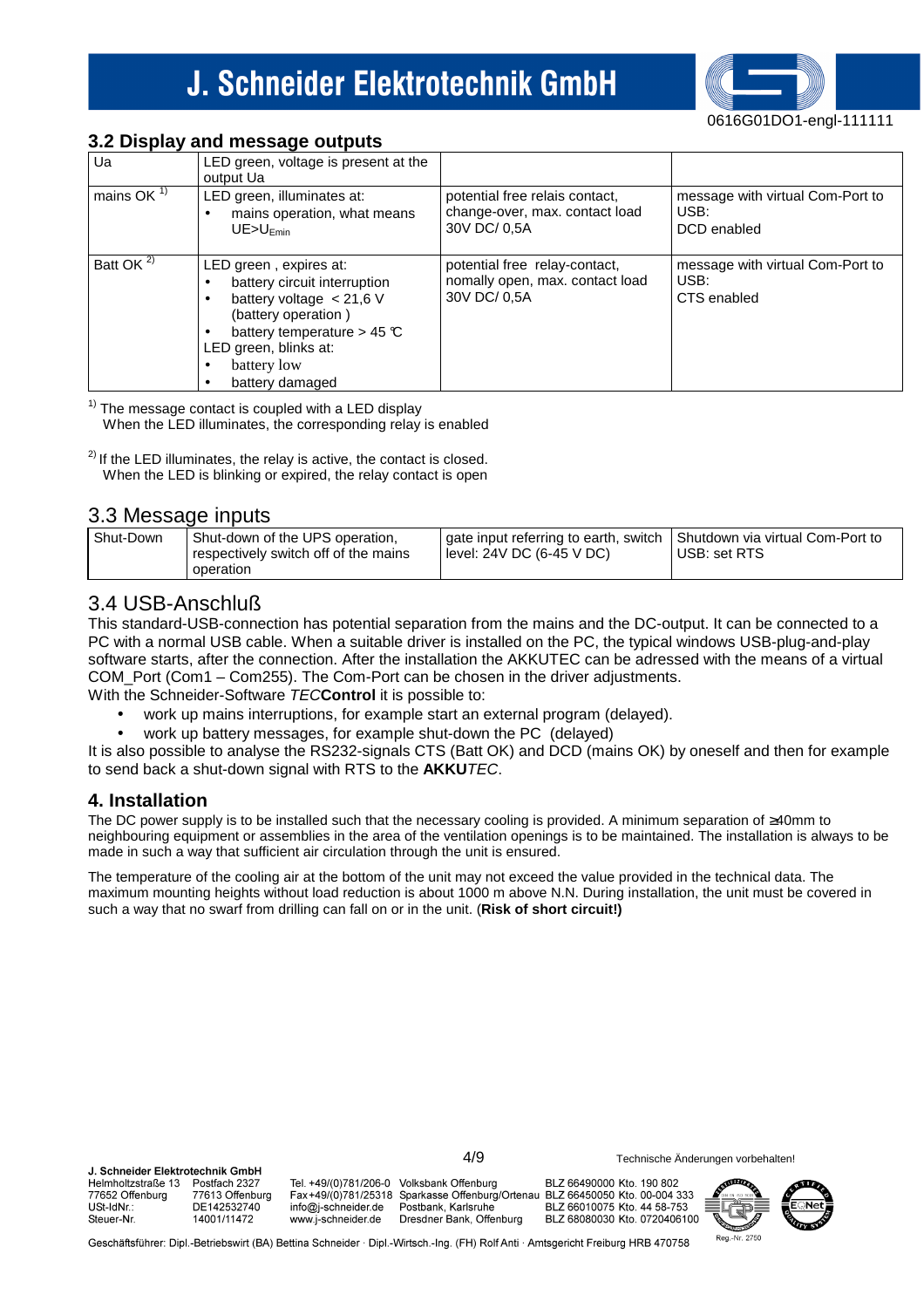

### **5. Connection**

Prior to connection, the values for the mains voltage and frequency as well as the values of the battery must be checked against the values on the rating plate. Connection in accordance with the labels on the connecting terminals. (See main block diagram and connector assignments).

| connection:         | terminal:                | connection:                                | terminal:        |
|---------------------|--------------------------|--------------------------------------------|------------------|
| mains connection    | terminal connection      | control input Shut-Down   terminal control |                  |
|                     | 'mains' L, N, PE (earth) |                                            | $3 + 4 -$        |
| DC-output (load)    | terminal connection 'Ua' | mains OK                                   | 'l/O $^{\prime}$ |
|                     | +, -, - (Minus is exists | mains present                              | $6/7$ (close     |
|                     | two times)               | mains interruption                         | $5/7$ (close     |
| lead battery        | terminal connection      | <b>Batt OK</b>                             | $'$ l/O'         |
|                     | 'Batt' $+$ , $-$         |                                            | $8/9$ (close     |
| battery-temperature | terminal connection      |                                            |                  |
| sensor              | 'I/O' 1, 2               |                                            |                  |
| (optional module)   |                          |                                            |                  |

| connection:                                        | terminal:      |
|----------------------------------------------------|----------------|
| control input Shut-Down   terminal connection 'IO' |                |
|                                                    | $3 +$ ,        |
| mains OK                                           | 'I/O           |
| mains present                                      | $6/7$ (closed) |
| mains interruption                                 | $5/7$ (closed) |
| <b>Batt OK</b>                                     | $'$ l/O        |
|                                                    | (closed)<br>8. |



**In the case of overload, the DC output current comprises the maximum current charging rectifier current as well as the battery current. To prevent overload of the DC output circuit, the circuit is to be protected externally ! (Value see Section 3.1)**

J. Schneider Elektrotechnik GmbH Tel. +49/(0)781/206-0 Volksbank Offenburg BLZ 66490000 Kto. 190 802 Helmholtzstraße 13 Postfach 2327 77652 Offenburg 77613 Offenburg Fax+49/(0)781/25318 Sparkasse Offenburg/Ortenau BLZ 66450050 Kto. 00-004 333 USt-IdNr.: DE142532740 info@j-schneider.de Postbank, Karlsruhe BLZ 66010075 Kto. 44 58-753 14001/11472 Steuer-Nr www.i-schneider.de Dresdner Bank, Offenburg BLZ 68080030 Kto. 0720406100



5/9 Technische Änderungen vorbehalten!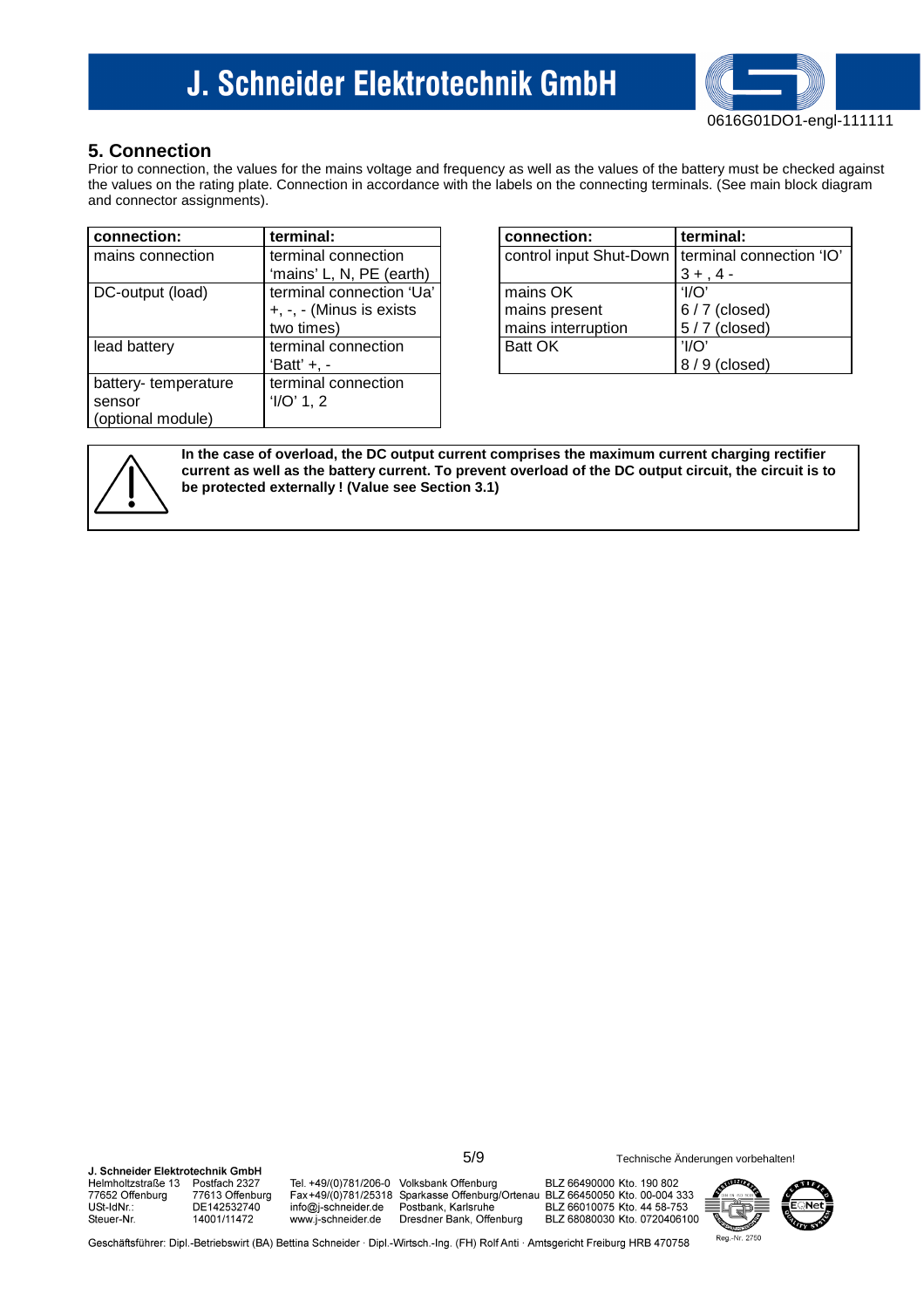

### **6. Circuit diagramm**



### **7. Putting into operation**

The unit is switched on by the switch on of the mains voltage.



**If the units are built into systems, which must be tested with over voltages (for example according to EN60204-1 / VDE0113 part1 19.4 voltage test), the unit must be separated from the test assembly before the voltage is switched on. (Original text EN60204-1 : parts, which are not dimensioned for the testing voltage,** 

**must be separated during the test.)**

**The battery voltage must match the nominal voltage of the AKKU**TEC**! Never reverse the poles of the battery! Never short circuit batteries! Risk of arcing! Check the connections for correctness prior to switching on for the first time Only make electrical connections with the unit un powered**

**L. Schneider Elektrotechnik GmhH** Helmholtzstraße 13 Postfach 2327 77652 Offenburg 77613 Offenburg USt-IdNr. DE142532740 14001/11472 Steuer-Nr

Tel. +49/(0)781/206-0 Volksbank Offenburg info@j-schneider.de www.i-schneider.de

BLZ 66490000 Kto. 190 802 Fax+49/(0)781/25318 Sparkasse Offenburg/Ortenau BLZ 66450050 Kto. 00-004 333 Postbank, Karlsruhe BLZ 66010075 Kto. 44 58-753 Dresdner Bank, Offenburg BLZ 68080030 Kto. 0720406100

6/9 Technische Änderungen vorbehalten!

2750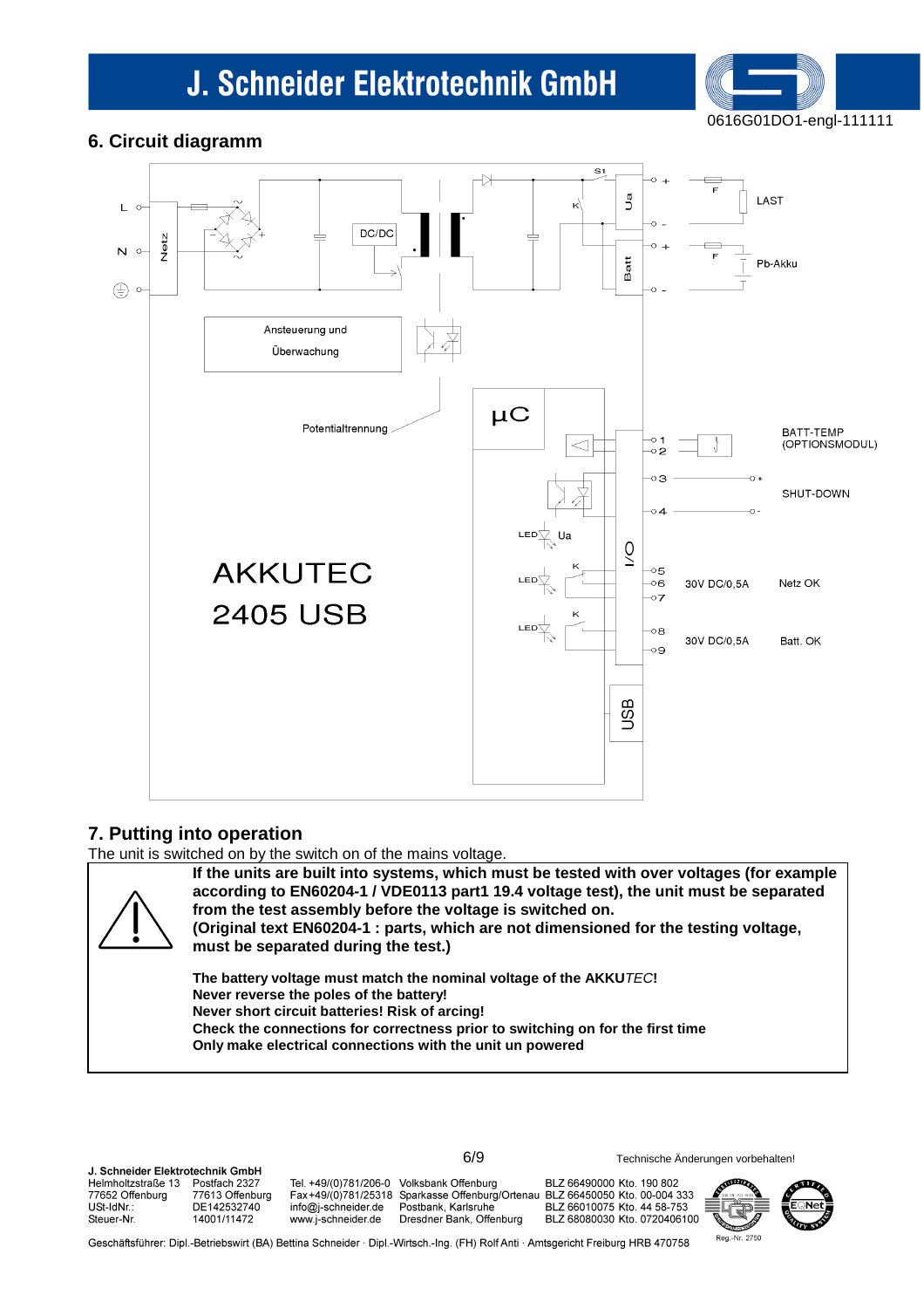

2750

### **8. Operation**

Approx. 2s after the switch on of the mains, the output voltage is enabled and the loads connected are supplied with power. The back up battery is also charged. This operating mode is indicated by the illumination of the green LED 'Netz ok' (mains operation).

When the output voltage increases the LED Ua, which is coupled to the output, illuminates. This LED illuminates as long as voltage is present at the output, as well when the voltage is provided by the battery or another external supply. When the mains voltage is switched off or when the voltage drops under the minimum input voltage the **AKKU**TEC switches to battery operation. The green LED 'Netz ok' (mains operation) expires.

The illumination of this LED always results in the energisation of the corresponding signal relay 'Netz OK' (mains operation). (See block diagram, Section 6)

### **9.1 Battery Circuit Monitoring**

After switch-on the unit, at first the LED 'Batt OK' illuminates. The corresponding message relay is enabled, the contact is closed. To ensure the back-up capability, the battery circuit is tested cyclically each 60s; the first test is performed 60s after mains switch on. By means of this test it is possible to identify an open circuit or the high impedance of the battery circuit.

A defective battery circuit is indicated by the expiring of the green LED 'Batt OK". The corresponding message relay is inactive, the contact is opened. Possible causes: battery not connected, current circuit interrupted, battery defective, external fusing at the battery circuit defective.

### **9.2 Battery Test**

During mains operation, a cyclic battery test loads the battery whilst the voltage is measured. In this way it is possible to evaluate the quality of the battery. A seriously aged battery is indicated by the blinking of the green LED 'Batt OK' . Approximately 1 hour after mains switch-on the first battery test is made, each other after 24 hours.



**With the processor controlled automatic battery test, the back-up capability of the battery is ensured.** 

To evaluate the capacity of the batteries we recommend additionally to check the batteries with the nominal load current at least one time each year. Therefore battery operation is enforced by mains switch off and the back-up time is measured until automatic switch off (deep discharge limitation). The actual battery capacity can be evaluated from the back-up time and the nominal load current. If the capacity of the batteries is not sufficient for the necessary backup time, the batteries must be exchanged.

#### **9.3 Shut-Down**

To avoid the discharge of the battery until the deep discharge limitation, it is possible to abandon the battery operation with an external signal. This is effected by connecting a +12V/+24V DC control voltage at terminal 3 (+) and 4 (-) at the terminal strip 'IO'. Additionally a shut-down signal can be given over the serial interface via USB (RTS signal of the virtual RS232, for example with the J. Schneider TEC**CONTROL** Windows Software).

7/9 Technische Änderungen vorbehalten! **I** Schneider Flektrotechnik GmhH Helmholtzstraße 13 Tel. +49/(0)781/206-0 Volksbank Offenburg BLZ 66490000 Kto. 190 802 Postfach 2327 77652 Offenburg 77613 Offenburg Fax+49/(0)781/25318 Sparkasse Offenburg/Ortenau BLZ 66450050 Kto. 00-004 333 **LISt-JoNr** DE142532740 info@j-schneider.de Postbank, Karlsruhe BLZ 66010075 Kto. 44 58-753 Steuer-Nr 14001/11472 www.j-schneider.de Dresdner Bank, Offenburg BLZ 68080030 Kto. 0720406100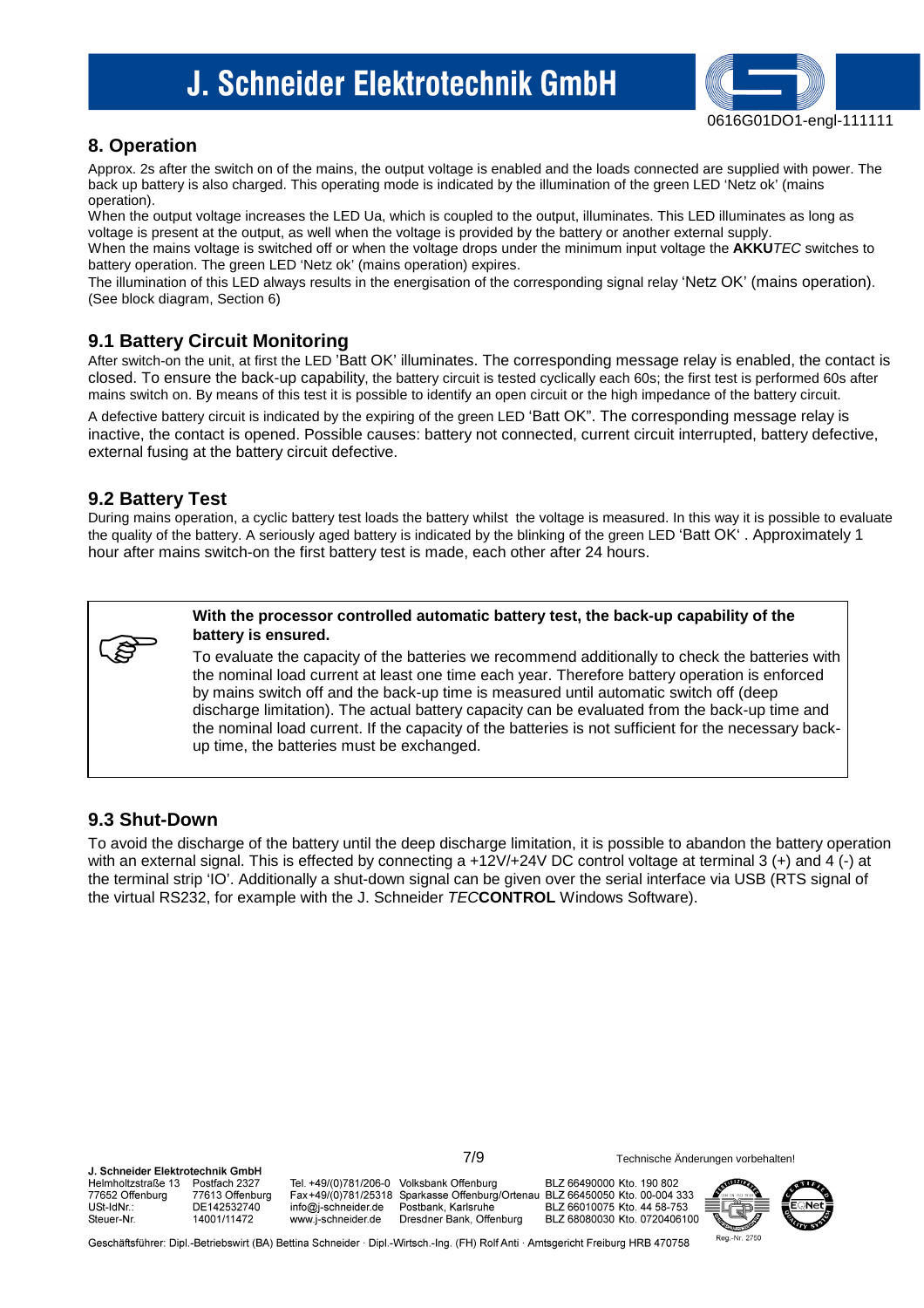

### **9.4 Temperature Compensation (optional module)**

Lead batteries have a temperature coefficient of approx. -3mV per C and cell. The **AKKU**TEC final charging voltage is selected such that battery charging is provided over a temperature range of 15-45°C.

In applications with frequent and large temperature variations, the charging voltage should be appropriately compensated to achieve optimal battery life. Also, particularly in the case of very low environmental temperature (Tu < 15°C), compensation should be performed to ensure adequate battery charging.

By connecting the external temperature sensor module (option) to terminal strip 'IO-1' connection 1 and 2 (note poles!), temperature compensation is automatically activated. For an surrounding air temperature variation of 0-45°C, the final charging voltage (and thus also the output voltage) varies over a range of 27.85 - 26.3 V DC

Battery temperatures above 45°C are indicated by the expiring of the LED 'Batt OK'.



.

**To obtain satisfactory battery life, the operating temperature of the batteries should not exceed 25°C. Higher temperatures lead to a reduction in th e lifetime!**

### **10. Taking out of operation**

The unit is taken out of operation by removing the mains supply. To prevent subsequent backup from the batteries, the battery circuit must be opened by activating 'Shut-Down'. (See Section 9.3). The LEDs 'Netz OK' and 'Batt OK' must expire. (s. Punkt 9.3).



**Never undo electrical connections whilst the unit is in operation! It also not permitted to make electrical connections whilst the unit is in operation!**

**I** Schneider Flektrotechnik GmhH Tel. +49/(0)781/206-0 Volksbank Offenburg BLZ 66490000 Kto. 190 802 Helmholtzstraße 13 Postfach 2327 77652 Offenburg 77613 Offenburg Fax+49/(0)781/25318 Sparkasse Offenburg/Ortenau BLZ 66450050 Kto. 00-004 333 USt-IdNr. DE142532740 info@j-schneider.de Postbank, Karlsruhe BLZ 66010075 Kto. 44 58-753 www.j-schneider.de Steuer-Nr 14001/11472 Dresdner Bank, Offenburg BLZ 68080030 Kto. 0720406100



8/9 Technische Änderungen vorbehalten!